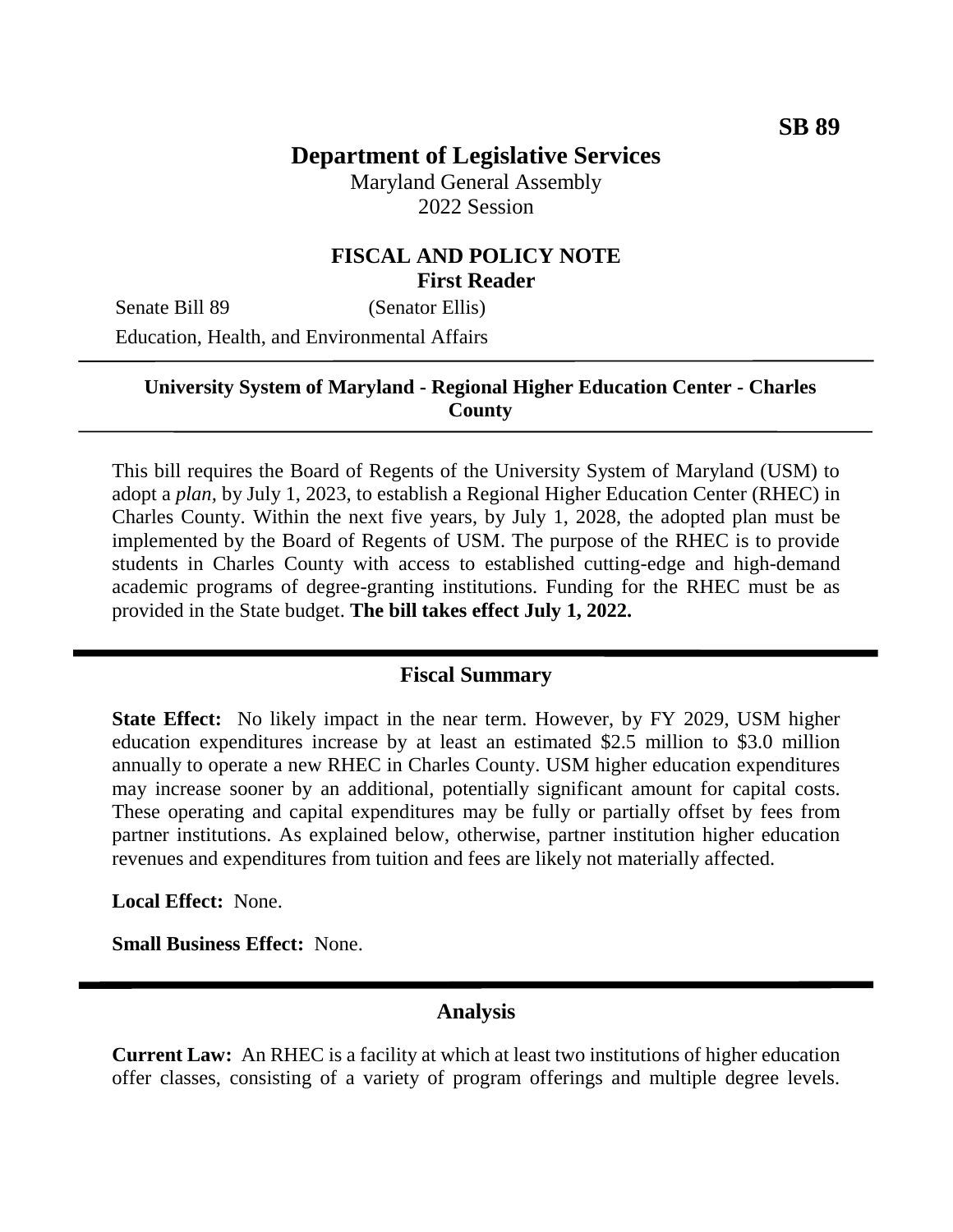RHECs are designed to ensure access to higher education in underserved areas of the State. They provide baccalaureate and graduate programs in places where students do not have access to higher education due to geographical distance, commute time, or the limited capacity of local four-year institutions. There are seven RHECs operating throughout Maryland. USM operates three RHECs (Shady Grove, Hagerstown, and Southern Maryland). The other four independent regional centers are coordinated by the Maryland Higher Education Commission (MHEC), specifically, Arundel Mills, Eastern Shore, Laurel, and La Plata.

One of the three USM RHECs, USM at Southern Maryland (USMSM) merged with USM in fiscal 2019 (Chapter 402 of 2018). The mission of USMSM, according to the USM Board of Regents, is to provide access to high-quality, high-demand baccalaureate and graduate degree programs to the entirety of the tri-county Southern Maryland region. The tri-county region includes Charles County as well as Calvert and St. Mary's counties. USM advises that 25% of students enrolled in USMSM in fall 2021 were from Charles County. In fall 2021, the USMSM campus opened an \$86 million building in California, Maryland (St. Mary's County).

**State Fiscal Effect:** USM can likely develop a plan to establish a new RHEC in Charles County by July 1, 2028, using existing resources; however, resources may be diverted from existing projects such as the operations of USMSM.

To the extent that funding is provided in the State budget, beginning in fiscal 2029, USM higher education expenditures increase by an estimated \$2.5 million to \$3.0 million annually to operate a new RHEC in Charles County. This estimate is based on USM expenditures to operate existing RHECs. Actual costs depend on the RHEC plan established under the bill. In addition, establishing an RHEC may incur capital expenditures such as rent or building a purpose-built building. USM advises that constructing or renovating a 55,000-square-foot facility would cost approximately \$44.0 million. Actual costs depend on the plan developed by USM under the bill. It is assumed that these costs are USM higher education expenditures; however, the plan may include the use of general funds, although general funds are not mandated by the bill.

USM RHEC costs may be fully or partially offset by fees from partner institutions to use the facility to provide courses; however, any such offset cannot be reliably estimated. Partner institutions may include public four-year institutions. Due to the RHECs already serving Charles County (USMSM and the MHEC-operated RHEC in La Plata), it is assumed that partner institution higher education revenues and expenditures from tuition and fees are not materially impacted.